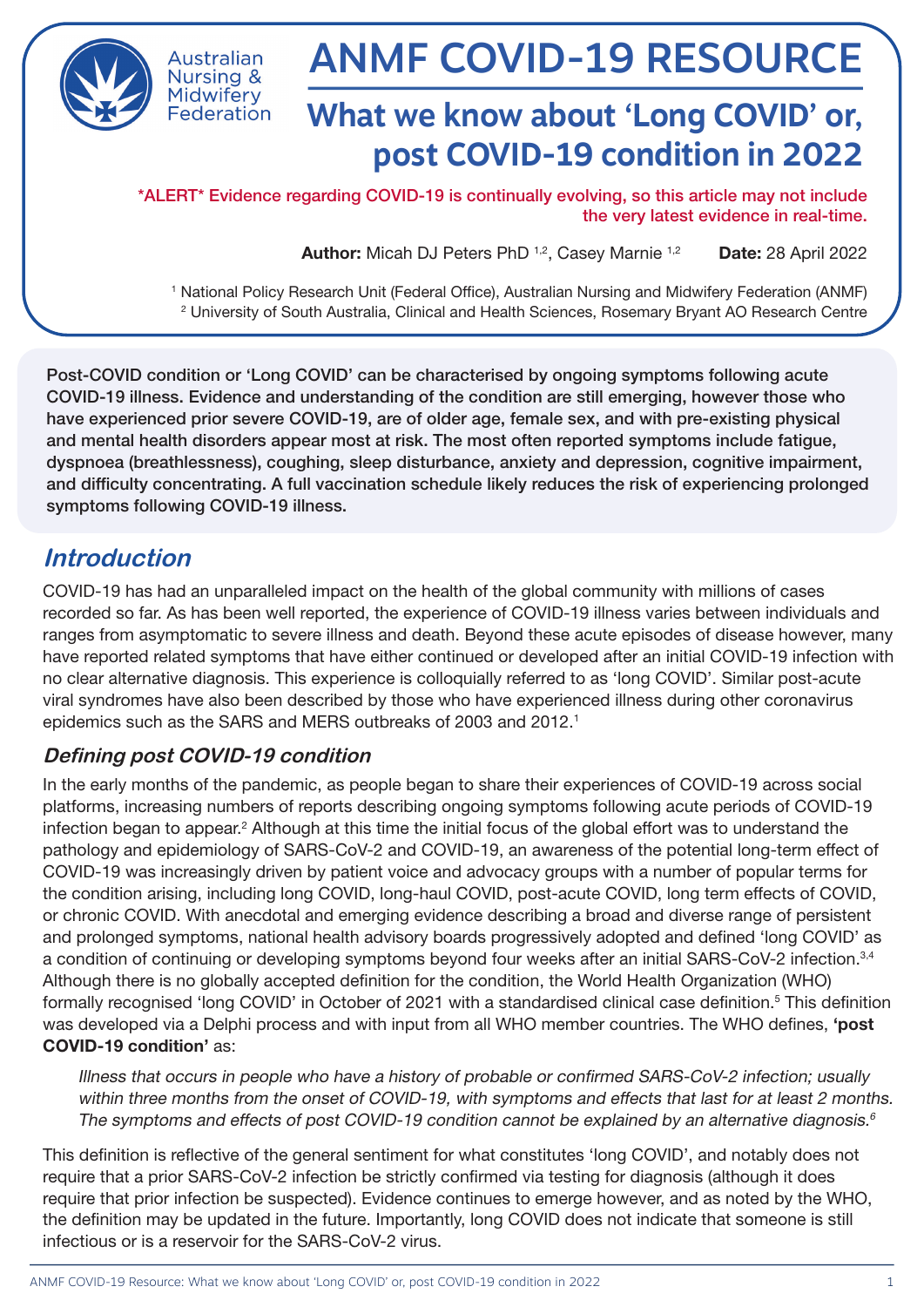#### **Risk factors**

Evidence for the prevalence of ongoing symptoms following COVID-19 varies greatly both across and within countries. Across 18 studies Raman and colleagues report prevalence of 1.6 – 71% in the UK, 35 – 77% in Germany, 49 – 76% in China, 68% in Africa, 22% in India, 16 – 46% in Bangladesh, 1% in Denmark, 5 – 51% in Italy, 16 – 53% in USA, and 61% in Norway.<sup>7</sup> Although the difference in prevalence is suggested to be a result of differences in the study populations, the researchers note that those studies which assessed hospitalised patients typically reported a higher estimate of prevalence.<sup>7</sup>

Published in November of 2021, a rapid review of meta-analysis and large cohort studies by the National Institute for Health and Care Excellence (NICE) also identified prevalence and a number of risk factors for ongoing symptoms.<sup>8</sup> Within their review, analysis of risk factors from longitudinal study samples (supported by cross analysis with electronic patient health record data) of 6,907 self-reporting adults in the UK found symptoms impacting on normal functioning for more than 12 weeks following SARS-CoV-2 infection occurred in between 1.2% (mean age 20 years old) and 4.8% (mean age 63 years old) of COVID-19 cases. Further, 7.8% (mean age 28 years old) and 17% (mean age 28 years old) reported having any symptoms at more than 12 weeks.

In regard to risk factors associated with ongoing symptoms, the NICE review found being older, of female sex, having poor pre-pandemic health, and poor general health to be associated with a higher risk of experiencing symptoms at more than 12 weeks, as were individuals with asthma, and those who were overweight and obese. Being of a non-white ethnic minority background was found to be a protective factor, and many of the respondents had not been hospitalised.<sup>9</sup> Similarly, a study of 508,707 participants also reported within the review found being of female sex, and, overweight or obese, increased the risk of experiencing one or more symptoms at more than 12 weeks following acute COVID-19 illness. Severe COVID-19, where severe was defined as requiring hospitalisation, was also found to increase the risk of ongoing symptoms.<sup>4</sup>

Although much of the data presented in these studies was self-reported by patients (and therefore at risk of an inherent level of bias), overall, the findings indicate that factors such as **prior severe COVID-19, older** age, female sex, and pre-existing physical and mental health disorders are risk factors for experiencing continuing symptoms at more than 12 weeks following SARS-CoV-2 infection. It is important to note that although these studies have described risk factors for the condition, ongoing symptoms have been described across a broad range of demographics, including those who suffered severe COVID-19 and those who were asymptomatic.10

#### **Prevalence and symptoms**

Ongoing symptoms following COVID-19 manifest in a broad and diverse number of ways. This diversity has been described by sufferers both in the timeframe they have experienced them in, and in the number and type of symptoms experienced. A review of three systematic reviews and three large cohort studies, also undertaken by NICE, reported on the prevalence of symptoms in those with post COVID-19 condition. Their review, ultimately comprising 28 – 45 studies (with some overlap across systematic reviews) categorised symptoms across multiple domains such as cardiopulmonary, upper respiratory, and musculoskeletal, identifying 34 different symptoms across nine domains. The symptoms most prevalent among the commonly reported included fatigue, dyspnoea (breathlessness), coughing, sleep disturbance, anxiety and depression, cognitive impairment, and difficulty concentrating. Further, patients receiving a neurological or psychiatric diagnosis was estimated to occur in 33.62% of individuals following a COVID-19 diagnosis, and of those, occur in 12.84% of individuals for the first time. These were most commonly mood, anxiety, or 'any psychotic disorder'.11

Observing trends in the prevalence of symptoms between 4-12 weeks, and greater than 12 weeks, indicated that coughing (28%), sleep disturbance (36%), anxiety and depression (29% and 22%) were more common in the earlier 4 – 12-week period. Conversely, hair loss was reported more often in the later period, after 12 weeks (14 or 22% at 12+ weeks and 10% between 4 – 12 weeks). Other symptoms, including fatigue and concentration difficulties occurred equally across both the 4 – 12-week period, and 'greater than 12 weeks' period (51% and 25% at 4-12, and 47% and 31% at 12+ weeks respectively).11

Overall, this evidence is illustrative of the broad way in which ongoing symptoms following an acute episode of COVID-19 illness can manifest, and while a clear understanding of how and why is still developing, in the very least, the latest ongoing research and hypotheses suggest a complicated explanation, incorporating multiple organ systems.<sup>1, 7, 12</sup>